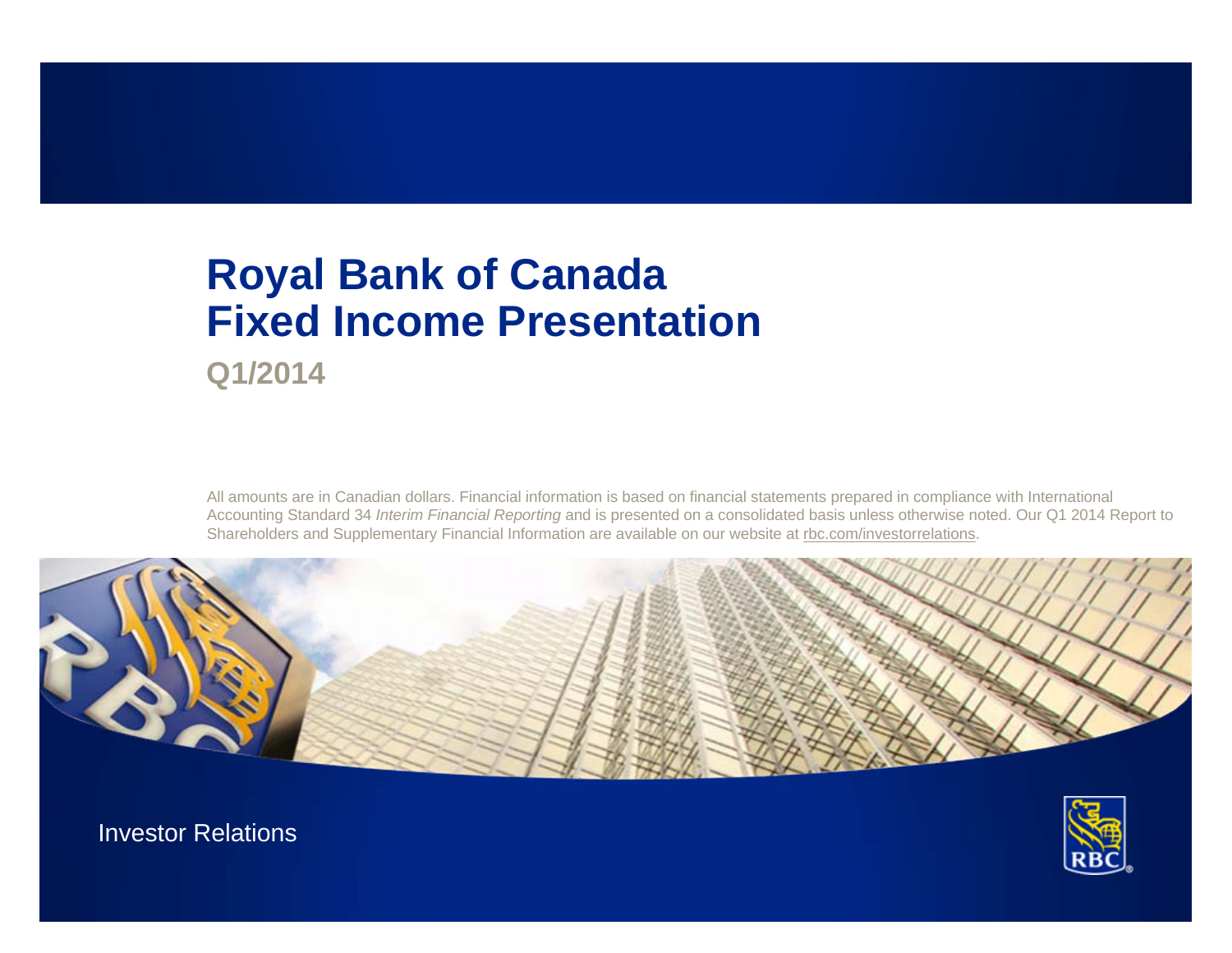

From time to time, we make written or oral forward-looking statements within the meaning of certain securities laws, including the "safe harbour" provisions of the *United States Private Securities Litigation Reform Act of 1995* and any applicable Canadian securities legislation. We may make forward-looking statements in this RBC Fixed Income Presentation, in filings with Canadian regulators or the United States (U.S.) Securities and Exchange Commission, in reports to shareholders and in other communications. Forward-looking statements in this Fixed Income Presentation include, but are not limited to, statements relating to our financial performance, objectives, vision and strategic goals, the housing market in Canada and the Canadian economy. The forward-looking information contained in this presentation is presented for the purpose of assisting the holders of our securities and financial analysts in understanding our financial position and results of operations as at and for the periods ended on the dates presented, and our financial performance, objectives, vision and strategic goals and priorities, and may not be appropriate for other purposes. Forward-looking statements are typically identified by words such as "believe", "expect", "foresee", "forecast", "anticipate", "intend", "estimate", "goal", "plan" and "project" and similar expressions of future or conditional verbs such as "will", "may", "should", "could" or "would".

By their very nature, forward-looking statements require us to make assumptions and are subject to inherent risks and uncertainties, which give rise to the possibility that our predictions, forecasts, projections, expectations or conclusions will not prove to be accurate, that our assumptions may not be correct and that our financial performance objectives, vision and strategic goals, the Canadian economy and the Canadian housing market will not be achieved. We caution readers not to place undue reliance on these statements as a number of risk factors could cause our actual results to differ materially from the expectations expressed in such forward-looking statements. These factors – many of which are beyond our control and the effects of which can be difficult to predict – include: credit, market, liquidity and funding, insurance, regulatory compliance, operational, strategic, reputation and competitive risks and other risks discussed in the Risk management and Overview of other risks sections of our 2013 Annual Report; the impact of regulatory reforms, including relating to the Basel Committee on Banking Supervision's (BCBS) global standards for capital and liquidity reform, the *Dodd-Frank Wall Street Reform and Consumer Protection Act* and the regulations issued and to be issued thereunder, over-the-counter derivatives reform, the payments system in Canada, the U.S. *Foreign Account Tax Compliance Act* (FATCA), and regulatory reforms in the United Kingdom (U.K.) and Europe; the high levels of Canadian household debt; cybersecurity; the business and economic conditions in Canada, the U.S. and certain other countries in which we operate; the effects of changes in government fiscal, monetary and other policies; our ability to attract and retain employees; the accuracy and completeness of information concerning our clients and counterparties; the development and integration of our distribution networks; model, information technology and social media risk; and the impact of environmental issues.

We caution that the foregoing list of risk factors is not exhaustive and other factors could also adversely affect our results. When relying on our forwardlooking statements to make decisions with respect to us, investors and others should carefully consider the foregoing factors and other uncertainties and potential events. Material economic assumptions underlying the forward looking-statements contained in this Fixed Income Presentation are set out in the Overview and outlook section and for each business segment under the heading Outlook and priorities in our 2013 Annual Report, as updated by the Overview section in our Q1 2014 Report to Shareholders. Except as required by law, we do not undertake to update any forward-looking statement, whether written or oral, that may be made from time to time by us or on our behalf.

Additional information about these and other factors can be found in the Risk management and the Overview of other risks sections in our 2013 Annual Report and in the Risk management section of our Q1 2014 Report to Shareholders.

Information contained in or otherwise accessible through the websites mentioned does not form part of this Fixed Income Presentation . All references in this Fixed Income Presentation to websites are inactive textual references and are for your information only.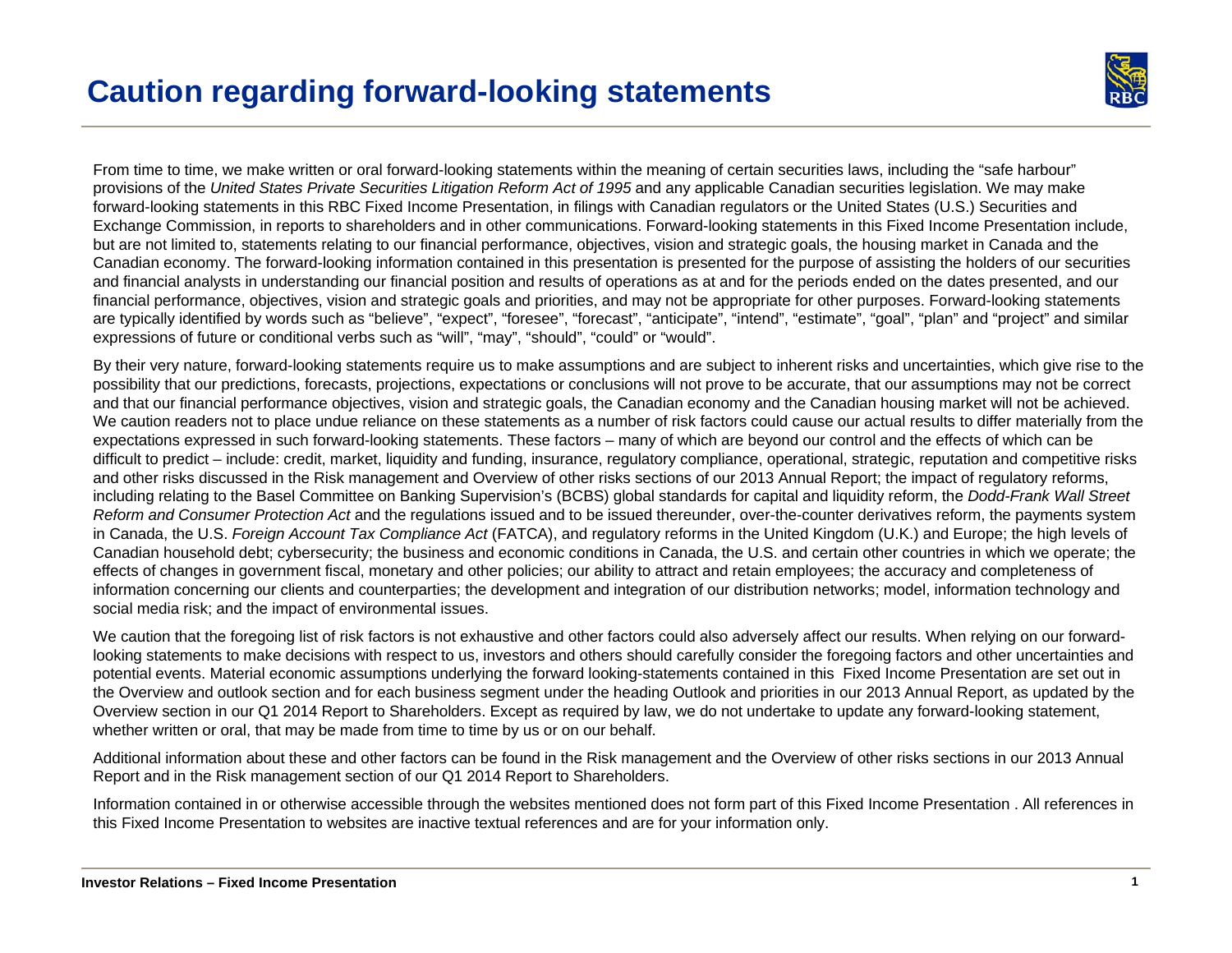# **Canadian Economy**

**SECTION I**



Investor Relations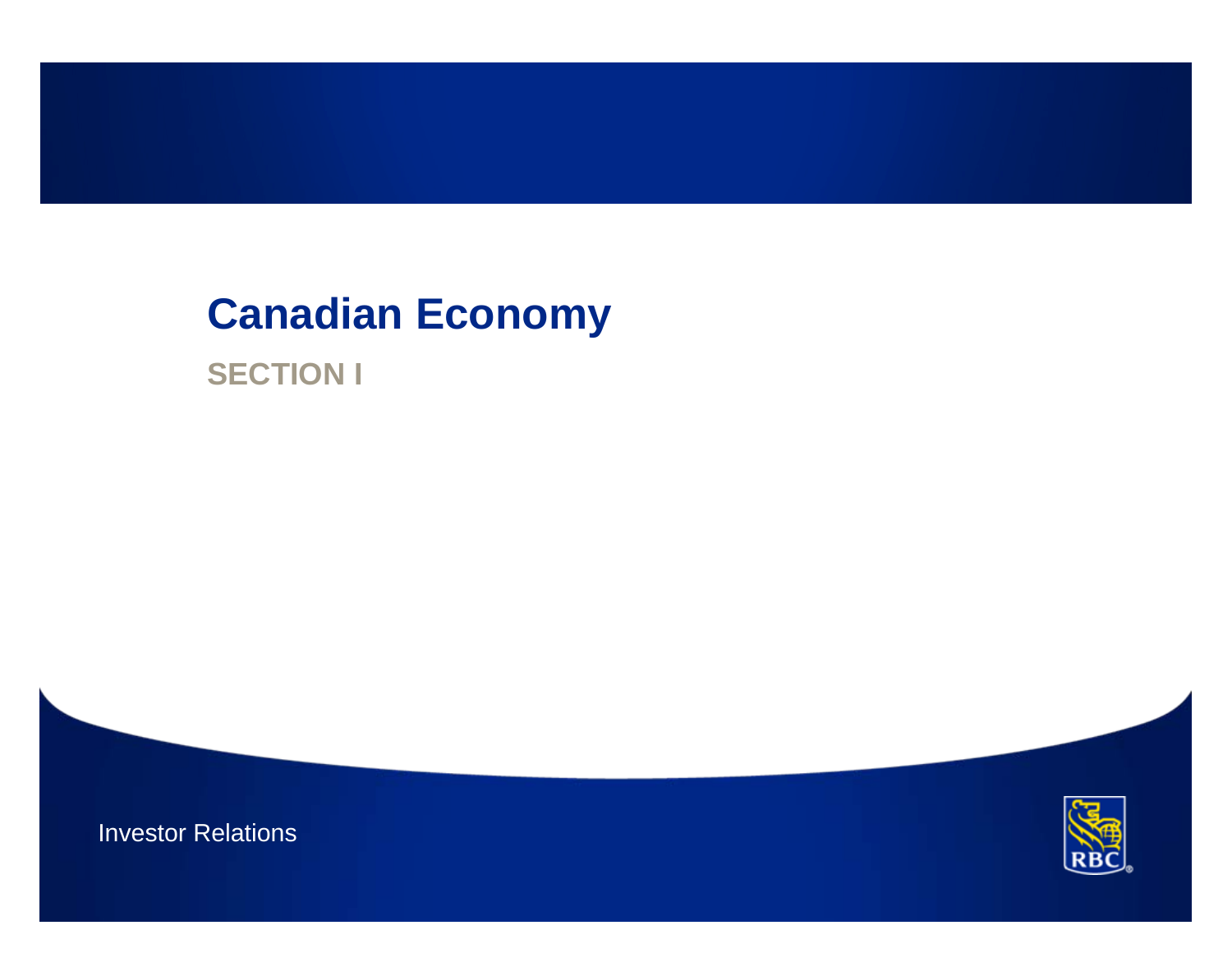## **Strong fiscal position**



- Strong rating as a result of fiscal prudence, conservative bank lending practices and solid economy
- **Lowest net debt to GDP ratio among G-7 peers**
- $\blacksquare$ Proactively responded to crisis with strong fiscal stimulus and monetary policy
- $\bullet$  #1 for soundness of banks for the 6<sup>th</sup> consecutive year<sup>(1)</sup>





#### **Investor Relations – Fixed Income Presentation**

*(1) World Economic Forum, 2013.* 

*(2) National statistics offices, RBC Economics Research.*

*(4) S&P, International Monetary Fund (IMF), RBC Economics Research.*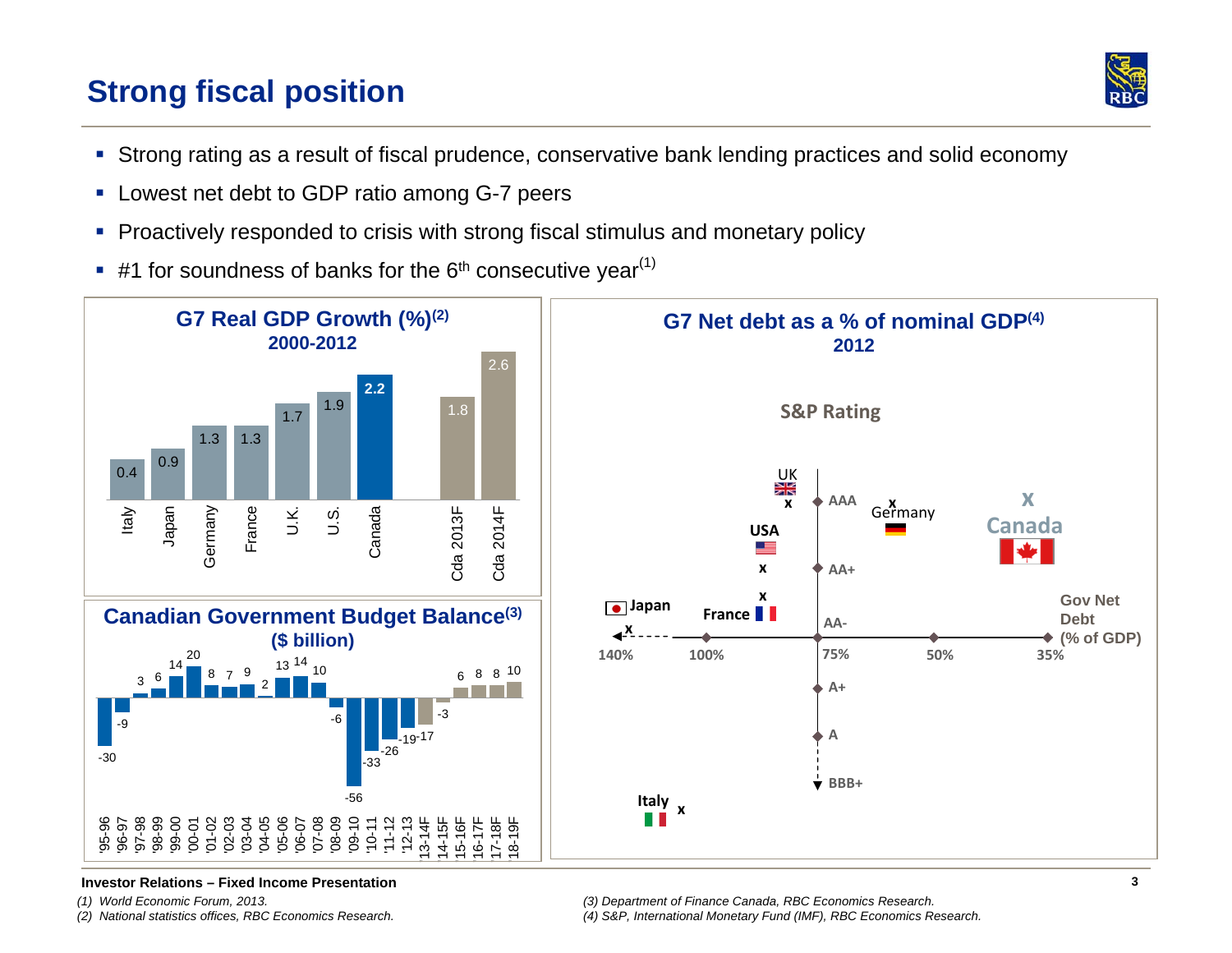## **Attractive economic fundamentals**



- A diversified economy resulting in balanced economic growth
- Stable inflation remaining close to lower level of the 1-3% target range
- Canada's unemployment rates are trending favourably and have shown less volatility to global shocks



#### **Investor Relations – Fixed Income Presentation**

- *(1) Source: Statistics Canada, RBC Economics Research.*
- *(2) Statistics Canada, Bureau of Labor Statistics, RBC Economics Research.*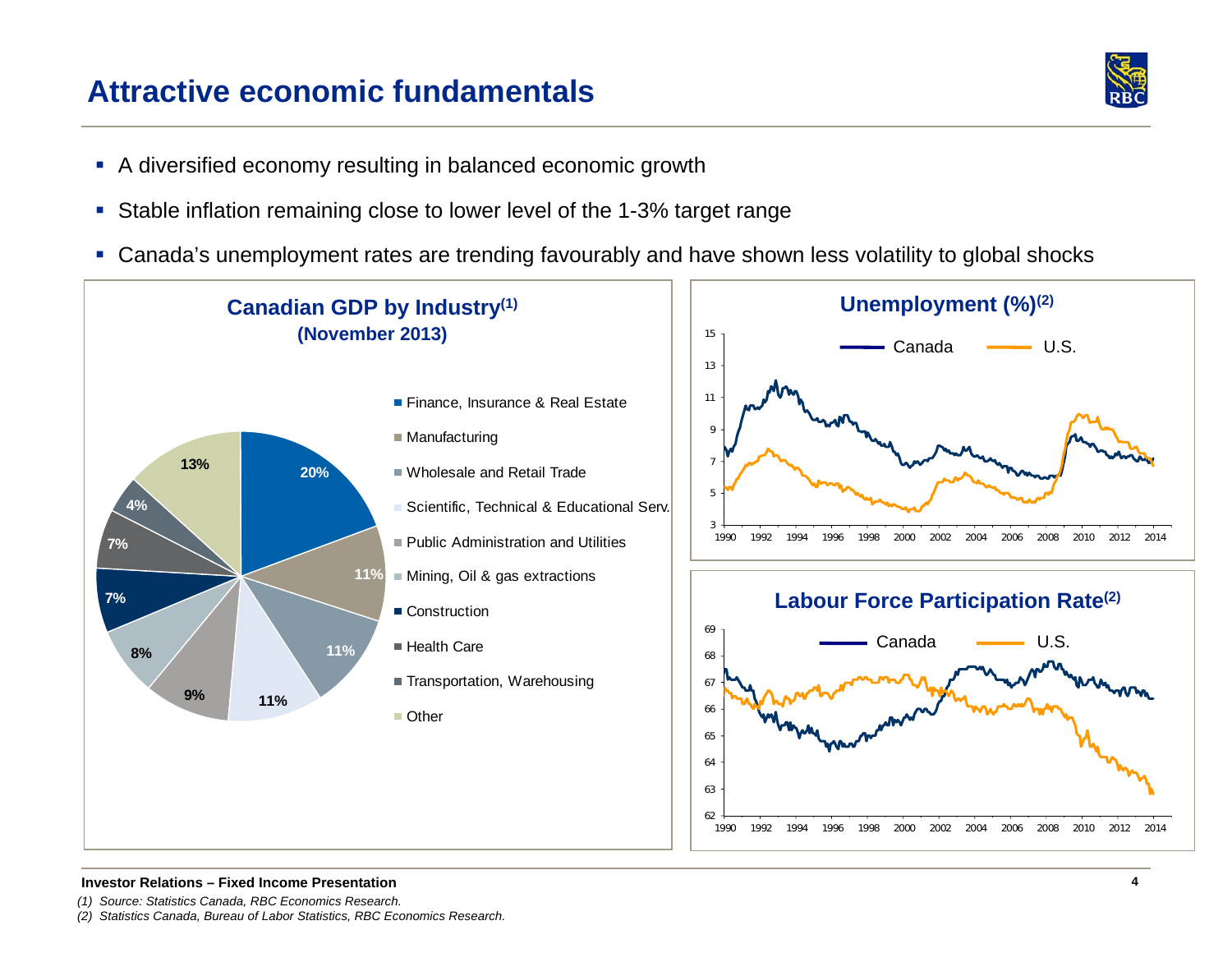

|                                     | Canada(1)                                                                                                                                                                                                                                                                                                                                                                           | U.S. <sup>(1)</sup>                                                                                                                                      |
|-------------------------------------|-------------------------------------------------------------------------------------------------------------------------------------------------------------------------------------------------------------------------------------------------------------------------------------------------------------------------------------------------------------------------------------|----------------------------------------------------------------------------------------------------------------------------------------------------------|
| <b>Regulation</b>                   | Government influences mortgage underwriting<br>policies through control of insurance eligibility<br>rules<br>Fully insured if LTV is over 80%<br>$\blacksquare$<br>- Must meet 5-year fixed rate mortgage<br>standards<br>Government-backed, on homes <\$1 million<br>Down-payment > 20% on non-owner<br>occupied properties<br>Re-financing cap of 80% on non-insured<br>mortgages | Agency insured only if conforming and LTV under 80%<br>No regulatory LTV limit $-$ can be over 100%<br>Not government-backed if private insurer defaults |
| <b>Consumer</b><br><b>Behaviour</b> | Mortgage interest not tax deductible<br>• Greater incentive to pay off mortgage                                                                                                                                                                                                                                                                                                     | Mortgage interest is tax deductible<br>Less incentive to pay down mortgage                                                                               |
| Lender<br><b>Behaviour</b>          | Strong underwriting discipline; extensive<br>documentation<br>Most mortgages are held on balance sheet<br>٠<br>Conservative lending policies have historically<br>led to low delinquency rates                                                                                                                                                                                      | Wide range of underwriting and documentation<br>requirements<br>Most mortgages securitized                                                               |
| <b>Lenders</b><br><b>Recourse</b>   | Ability to foreclose on non-performing<br>mortgages, with no stay periods<br>Full recourse against borrowers <sup>(2)</sup>                                                                                                                                                                                                                                                         | • Stay period from 90 days to one year to foreclose on<br>non-performing mortgages<br>Limited recourse against borrowers in key states<br>×.             |

*(1) Current regulation and lenders recourse.*

*(2) Alberta has some limited restrictions on full recourse.*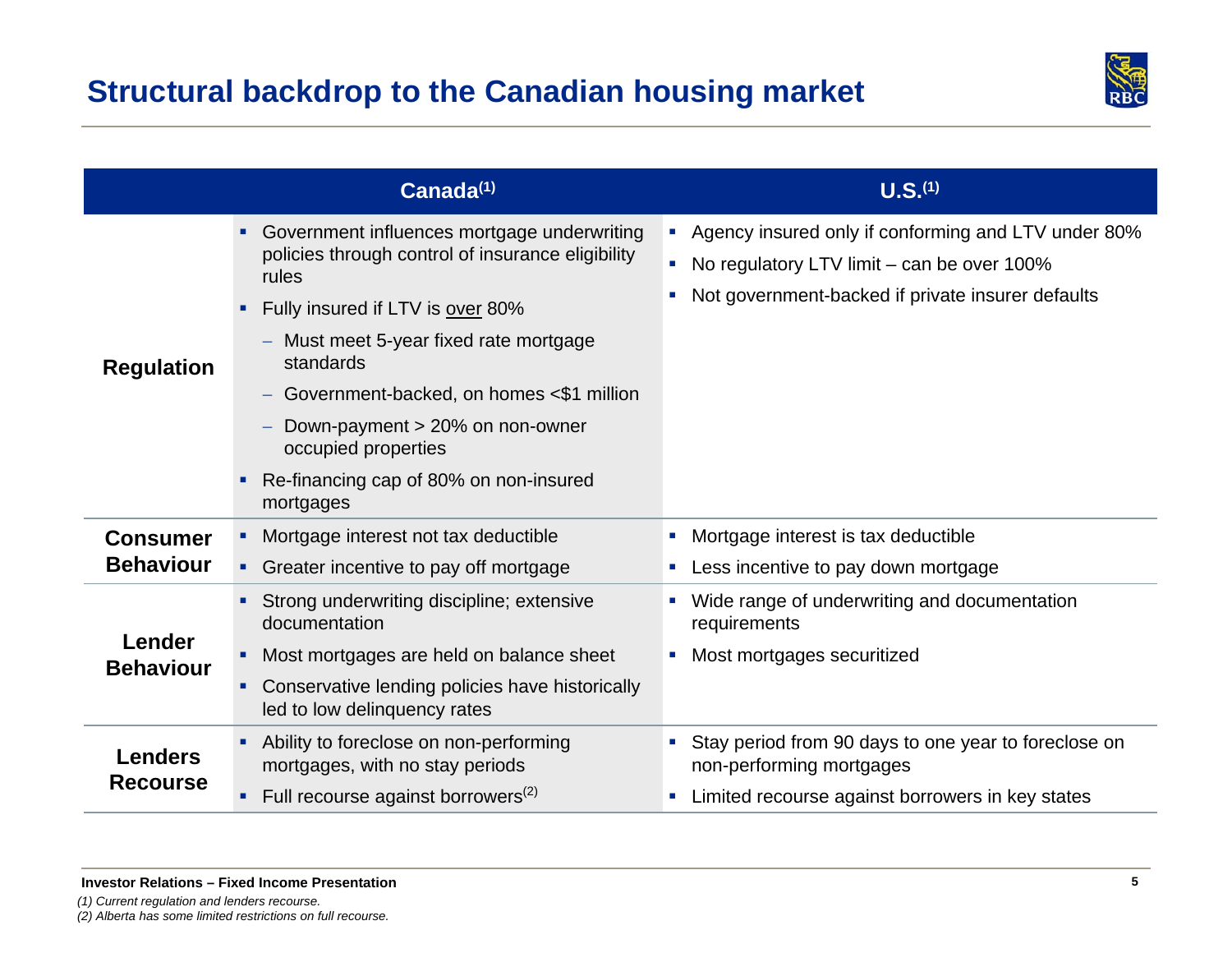## **Canadian housing market fundamentals remain sound**



- We expect housing activity will continue to moderate to more sustainable levels over the medium term, in line with household formation in Canada
- $\blacksquare$  Housing affordability is at reasonable levels in most markets with supply and demand in balance
	- $\hspace{0.1mm}-$  Positive demographics and low interest rates
	- $-$  Policy measures promoting a healthy housing market
- Household debt service costs ratios are well within the mean, with little movement towards higher risk
- Lenders maintaining strong underwriting discipline and require extensive documentation
	- Most mortgages held on balance sheet and conservative lending policies have led to low delinquency rates



#### **Investor Relations – Fixed Income Presentation**

*(1) Statistics Canada, Federal Reserve Board, Bureau of Economic Analysis, RBC Economics Research. PDI: Personal disposable income.*

*(2) Canadian Real Estate Association, Statistics Canada, RBC Economics Research.*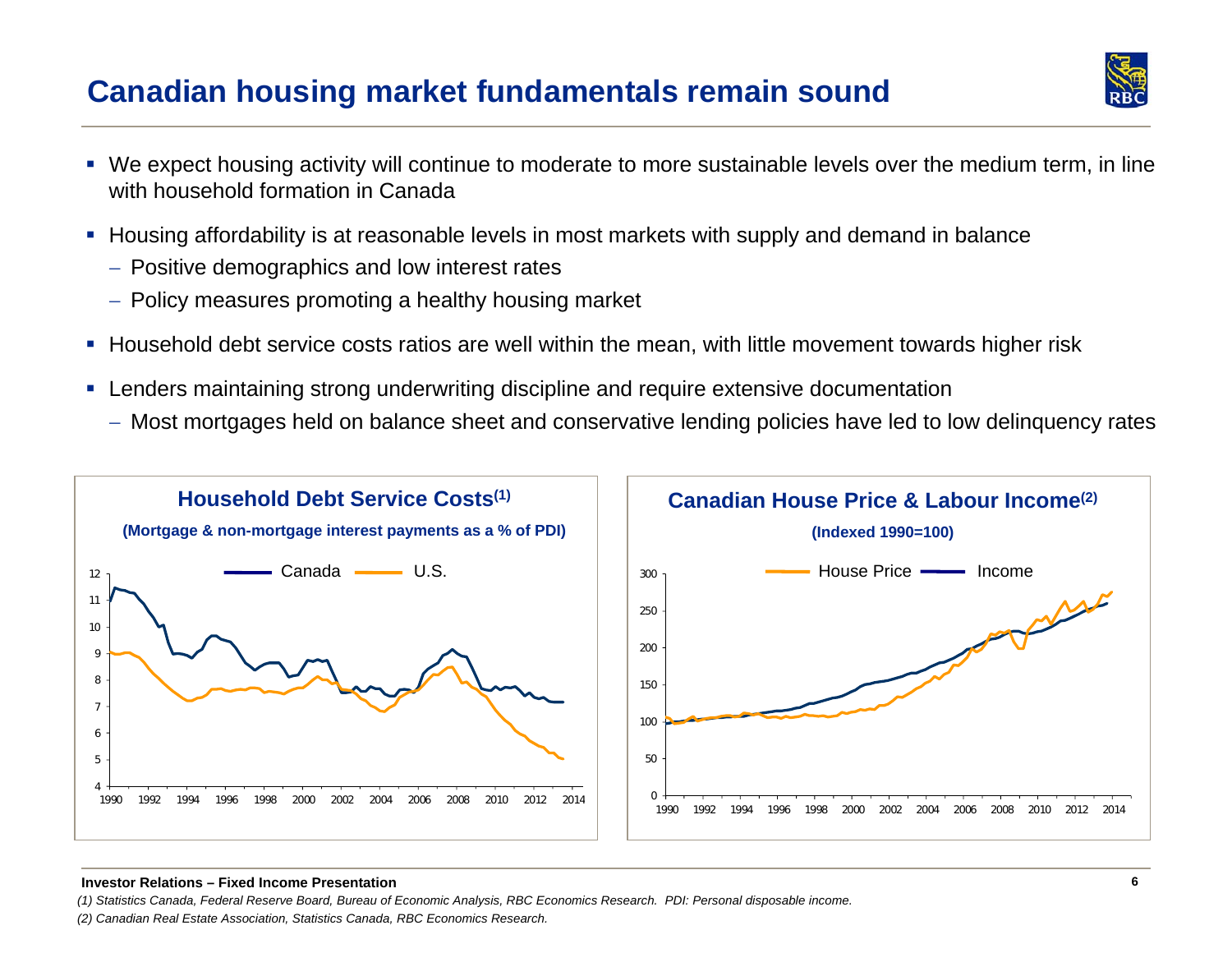## **Canadians have significant equity ownership in their homes**



- Canadians carry a significant and stable amount of equity in their homes
- Canadian borrowers are more incented to pay off their mortgage as interest is not tax deductible yet rate of home ownership is comparable to the U.S., at approximately 69%<sup>(1)</sup>
- Mortgage delinquency rates remain low in Canada and have been stable through recent credit cycle
- RBC stress tests its residential mortgage and broader retail portfolios to dramatic movements in house prices, interest rates and unemployment



#### **Investor Relations – Fixed Income Presentation**

*<sup>(1)</sup> Statistics Canada Census and U.S. Census Bureau. (2) Statistics Canada, Federal Reserve Board, RBC Economics Research. (3) Canadian Bankers' Association, Mortgage Bankers Association, RBC Economics Research.*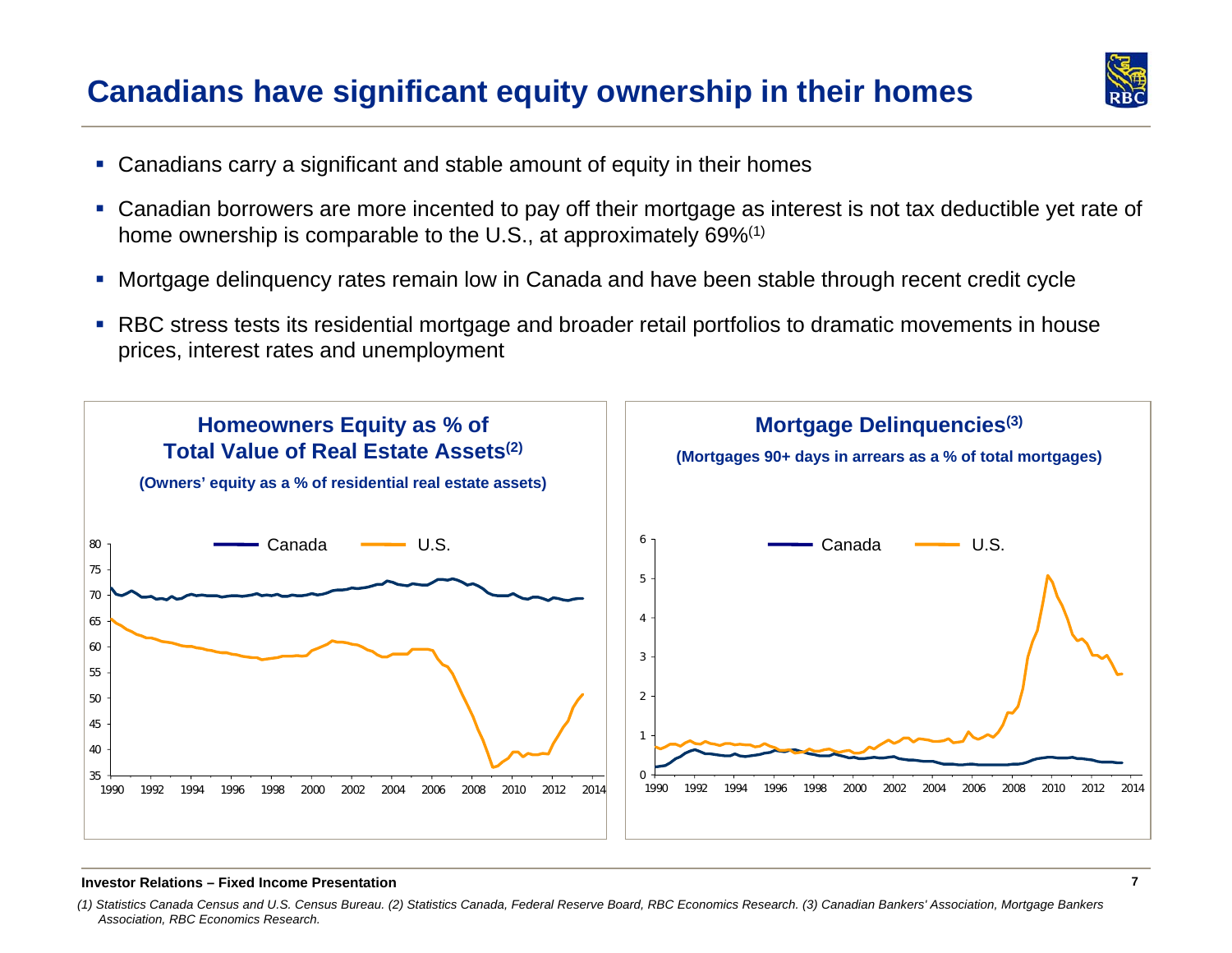## **The Toronto and Vancouver downtown condo markets**

- 
- Undeveloped land around Toronto / Vancouver is limited, causing shift to centralized condo housing
	- 'Green belt' surrounding Toronto has limited urban sprawl, increasing the demand for condos in the core
	- $-$  Vancouver is restricted in its ability for urban sprawl due to land constraints away from the city centre
- Ganada has one of the highest per capita rates of permanent immigration in the world<sup>(1)</sup>
	- $-$  20.6% of Canada's population is foreign born (6.8 million), highest proportion among the G8 population $^{\left(1\right)}$
	- $-$  62.5% of all new immigrants to Canada move to Toronto, Vancouver or Montreal $^{\left(1\right)}$
- RBC's exposure to condo development is limited less than 3% of our total commercial loan book
	- $-$  Condo mortgages represent just over 9% of our residential mortgage portfolio





### **"Green belt" surrounding Greater Toronto area Vancouver limited by mountains, sea, U.S. border**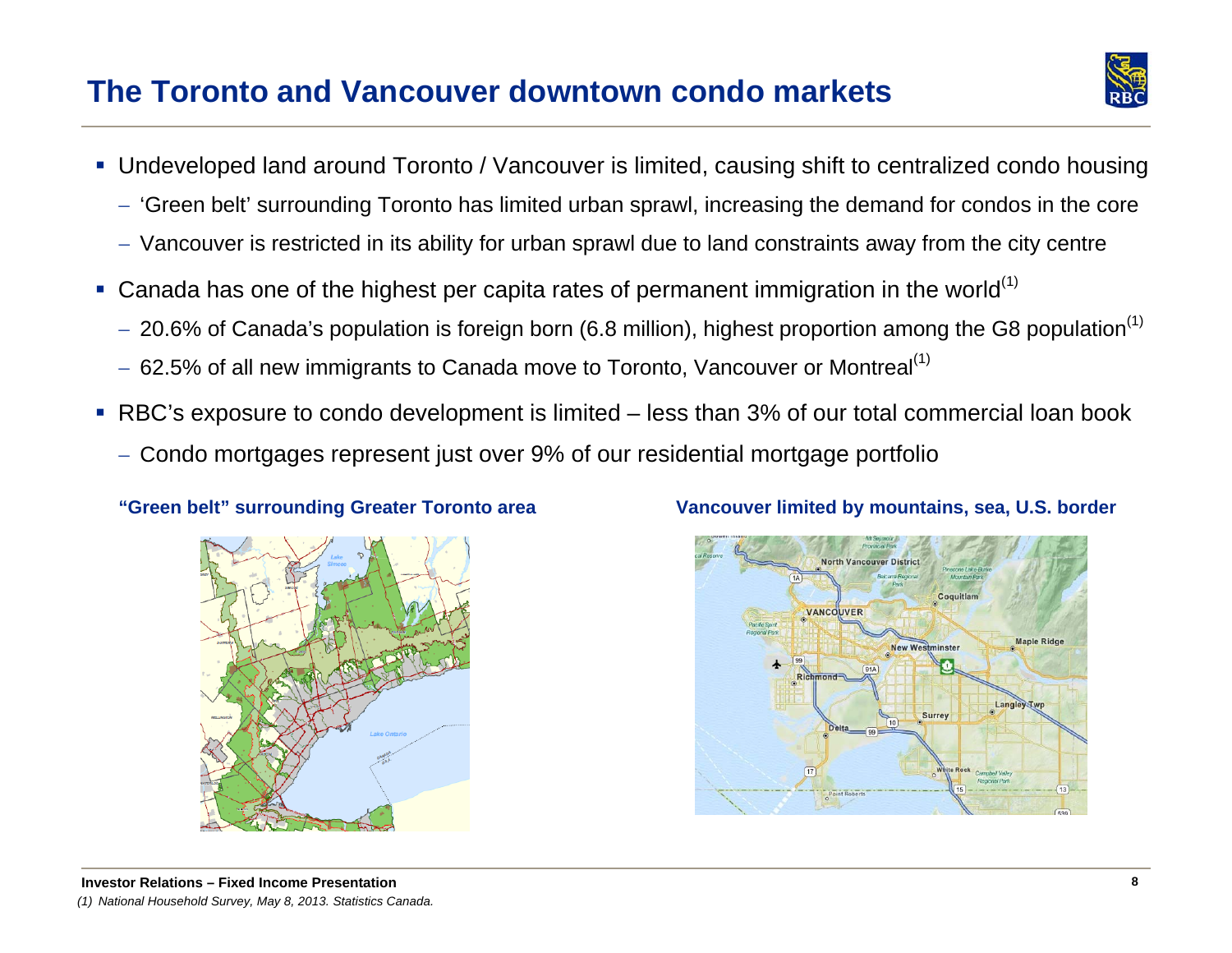# **Royal Bank of Canada SECTION II**

Investor Relations

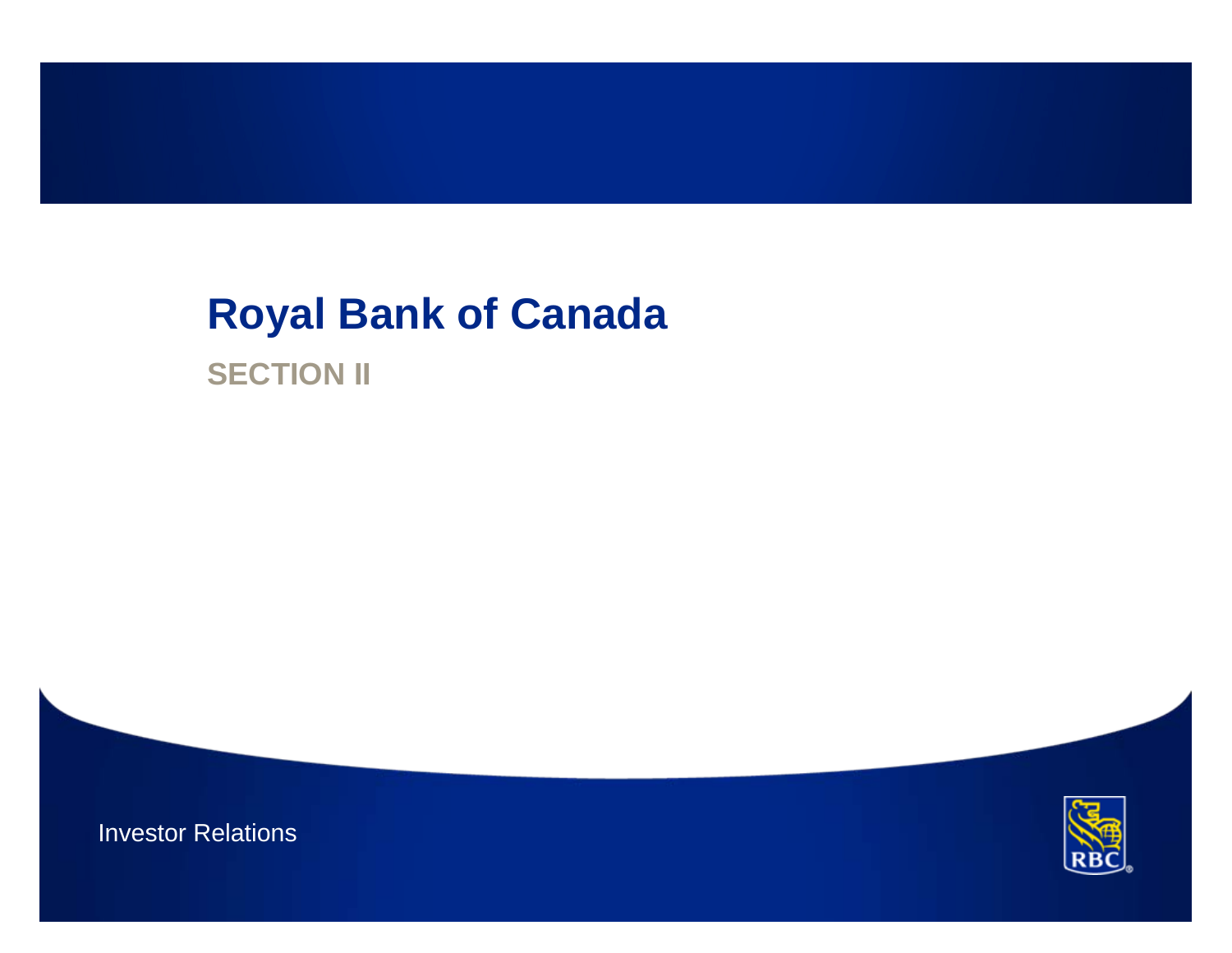#### **Investor Relations – Fixed Income Presentation**

*(1) Amounts exclude Corporate Support. These are non-GAPP measures. For further information, see the Business segment results and Results by geographic segment sections of our Q1/2014 Report to Shareholders. For additional information see slide 22.* 

**Earnings by business segment(1)** 

- Diversified business mix, with the right balance of retail and wholesale
- **Almost two-thirds of revenue from Canada**
- Strategic approach in key businesses in the U.S. and select international markets



# **Revenue by geography(1)**

*Latest twelve months ended January 31, 2014*

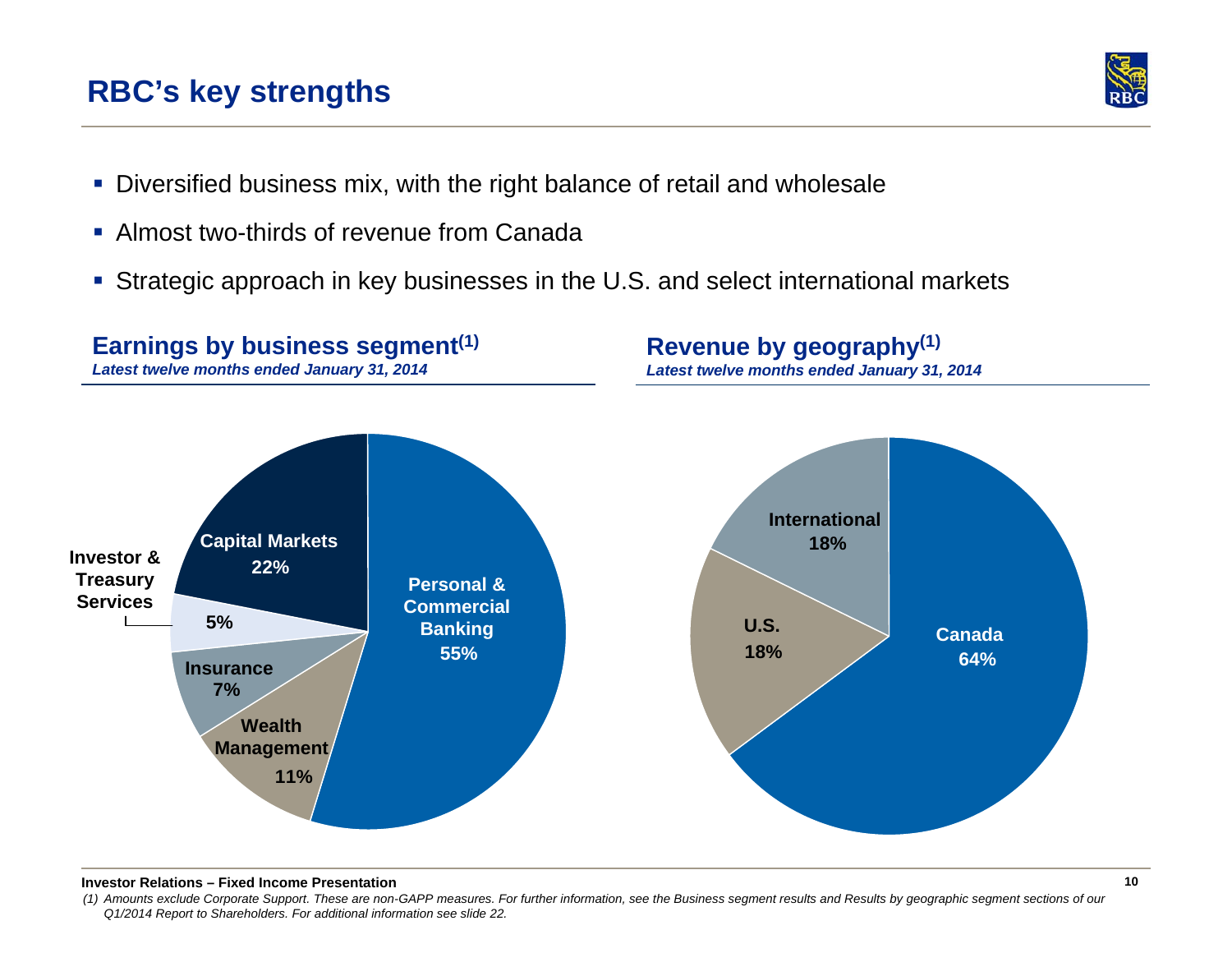## **Strategic priorities**



## **Strategic goals**

- $\overline{\phantom{a}}$ **In Canada, to be the undisputed leader in financial services**
- $\overline{\phantom{a}}$  **Globally, to be a leading provider of capital markets, investor and wealth management solutions**
- $\mathcal{L}_{\mathcal{A}}$  **In targeted markets, to be a leading provider of select financial services complementary to our core strengths**

| <b>Strategic priorities</b>                                                                                                                                                                                                                                                                                                                |                                                                                                                                                                                                                                                                    |                                                                                                                                                                                                                                              |                                                                                                                                                                                                                                                                                                                                |                                                                                                                                                                                                                                                                                                               |
|--------------------------------------------------------------------------------------------------------------------------------------------------------------------------------------------------------------------------------------------------------------------------------------------------------------------------------------------|--------------------------------------------------------------------------------------------------------------------------------------------------------------------------------------------------------------------------------------------------------------------|----------------------------------------------------------------------------------------------------------------------------------------------------------------------------------------------------------------------------------------------|--------------------------------------------------------------------------------------------------------------------------------------------------------------------------------------------------------------------------------------------------------------------------------------------------------------------------------|---------------------------------------------------------------------------------------------------------------------------------------------------------------------------------------------------------------------------------------------------------------------------------------------------------------|
| <b>Personal &amp;</b><br><b>Commercial Banking</b>                                                                                                                                                                                                                                                                                         | <b>Wealth Management</b>                                                                                                                                                                                                                                           | <b>Insurance</b>                                                                                                                                                                                                                             | <b>Investor &amp; Treasury</b><br><b>Services (I&amp;TS)</b>                                                                                                                                                                                                                                                                   | <b>Capital Markets</b>                                                                                                                                                                                                                                                                                        |
| • Offering a differentiated<br>experience: value for<br>money, advice, access<br>and service<br>• Making it easier to do<br>business with us and be<br>the lower cost producer<br>• Converging into an<br>integrated multi-channel<br>network<br>• Enhancing client<br>experience and<br>improving efficiency in<br>the Caribbean and U.S. | . Building a high-<br>performing global asset<br>management business<br>• Focusing on high net<br>worth and ultra-high net<br>worth clients to build<br>global leadership<br>• Leveraging RBC and<br><b>RBC Wealth</b><br>Management strengths<br>and capabilities | • Improving distribution<br>efficiency and<br>deepening client<br>relationships<br>• Making it easier for<br>clients to do business<br>with us<br>• Pursuing select<br>international<br>opportunities to grow<br>our reinsurance<br>business | • Providing excellence in<br>custody and asset<br>servicing, with an<br>integrated funding and<br>liquidity management<br>business<br>• Focusing on organic<br>growth through client<br>relationships, cross-<br>selling and promoting<br>the RBC brand<br>• Leveraging I&TS as a<br>driver of enterprise<br>growth strategies | • Maintaining our<br>leadership position in<br>Canada<br>• Expanding and<br>strengthening client<br>relationships in the U.S.<br><b>Building on core</b><br>strengths and<br>capabilities in Europe<br>and Asia<br>• Optimizing capital use<br>to earn high risk-<br>adjusted returns on<br>assets and equity |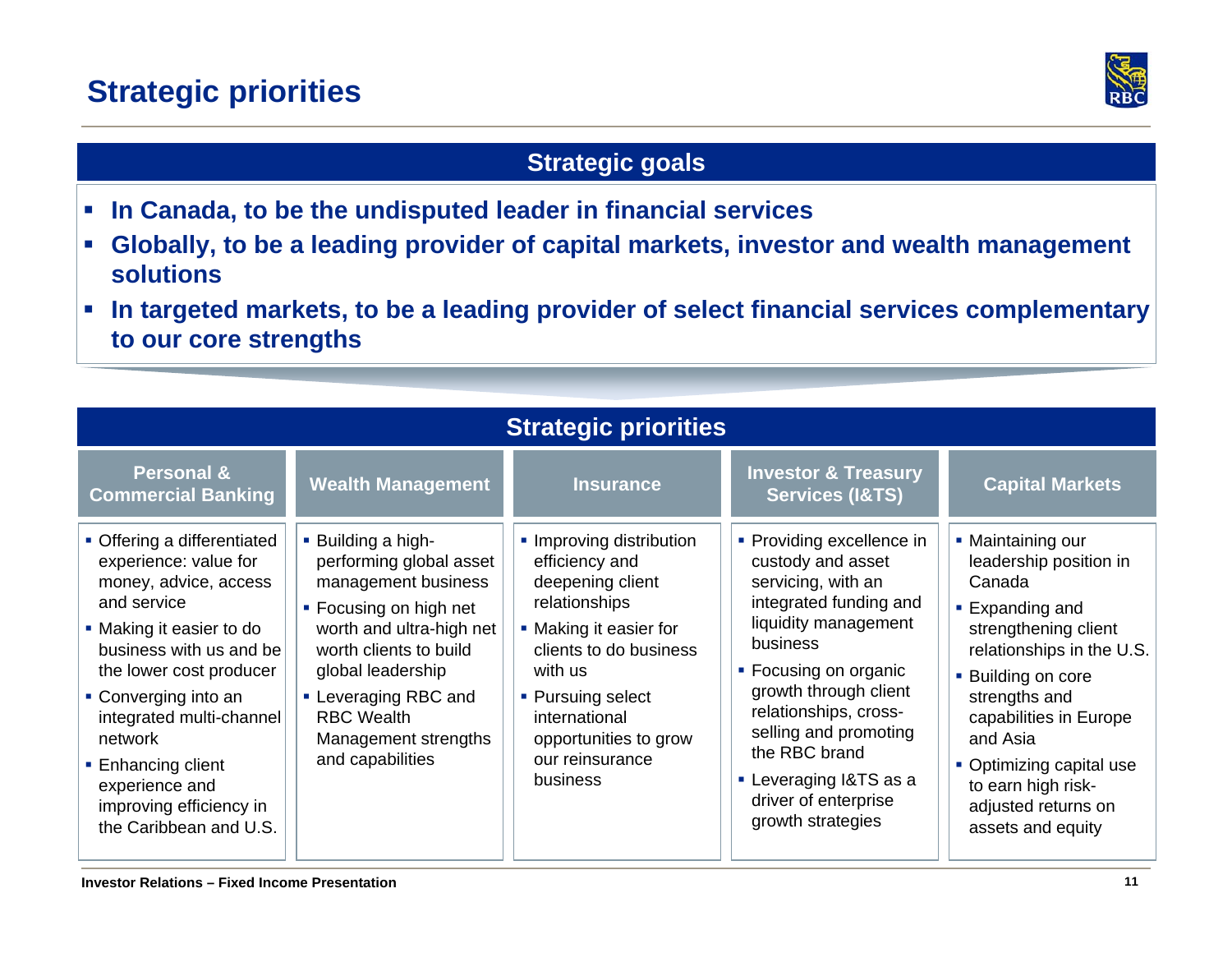## **Strong financial profile**









### **Return on Equity Q1/2014 Basel III Capital ratios – "All-in" basis(2)**

| • Common Equity Tier 1 | $9.7\%$ |
|------------------------|---------|
| ■ Tier 1 Capital       | 11.5%   |
| ■ Total Capital        | 13.5%   |

| Credit ratings <sup>(3)</sup> |        |              |             |
|-------------------------------|--------|--------------|-------------|
| Moody's                       | S&P    | <b>Fitch</b> | <b>DBRS</b> |
| Aa3                           | AA-    | AA           | AA          |
| Stable                        | Stable | Stable       | Stable      |

#### **Investor Relations – Fixed Income Presentation**

12<br>(1) Adjusted for specified items which include the loss of \$60 million (before and after-tax) related to the sale of RBC Jamaica and a provision of \$40 million (\$32 million after-tax) related to post-employment benefits restructuring charges in the Caribbean. These are non-GAAP measures. For further information, see Q1/2014 Report to Shareholders and slide 23. (2) Capital calculated to include all regulatory adjustments that will be required by 2019 but retaining the phase-out rules for non-qualifying capital. Refer to the Capital Management section of our 2013 Annual Report for details on Basel III requirements. (3) Based on long-term senior debt rat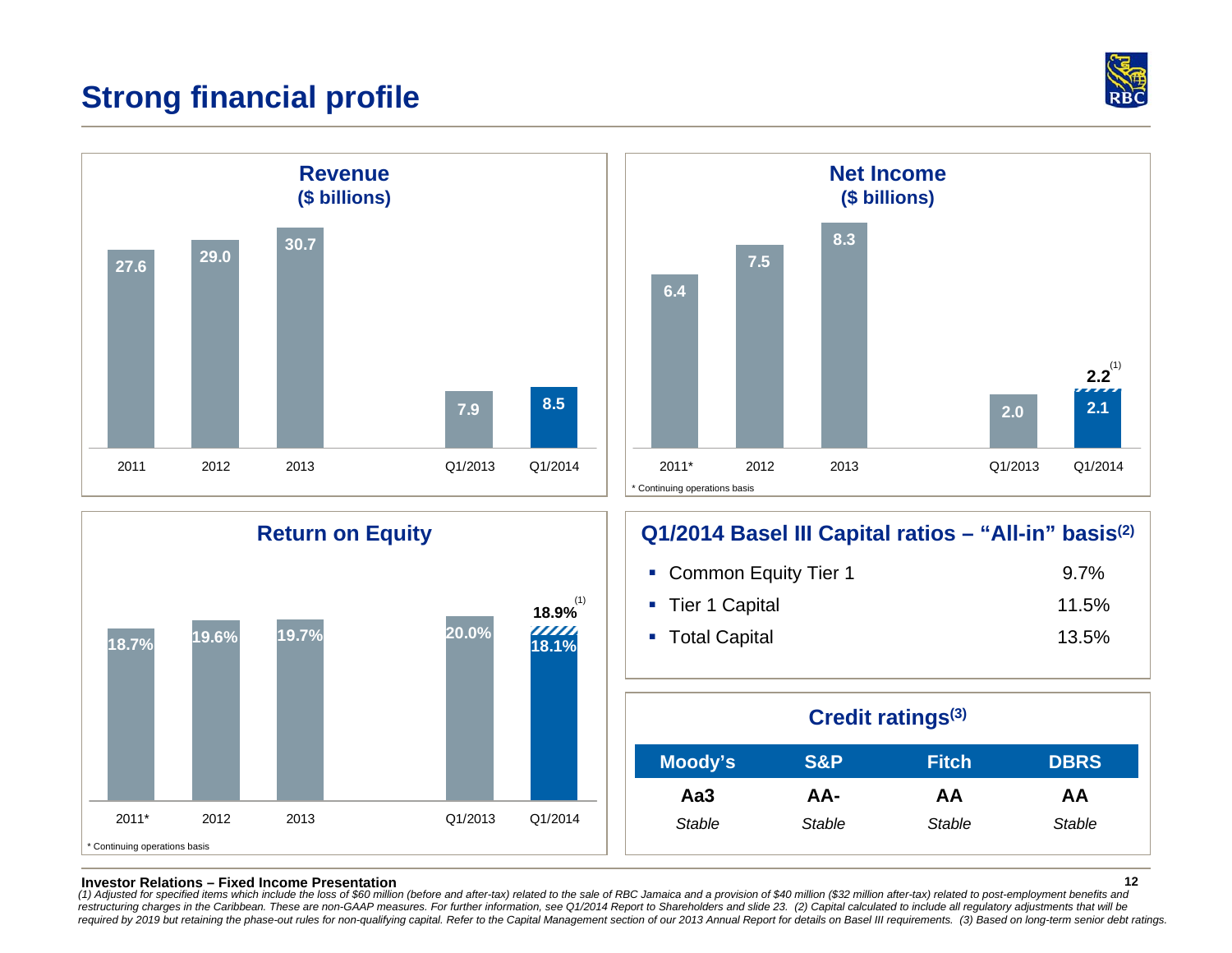## **Strength of a high quality liquid balance sheet**



**Assets39% Liquid Assets\$905 billion (as at January 31, 2014) Loan portfolio represents 46% of total balance sheet and includes sold MBS as per IFRSLiabilities & Capital 56% Capital + Retailrelated funding 24% Wholesale funding 121% coverage 164% coverage Derivatives are on Balance Sheet as per IFRS**Cash and Repos Residential Mortgages(1) Other Assets<sup>(2)</sup> Wholesale Loans Other Retail LoansTrading & Investment **Securities** Unsecured Funding Business & Government Deposits Personal Deposits **Capital** Other Liabilities<sup>(2)</sup> Secured Funding Securitization<sup>(1)</sup> and Covered Bonds

#### **Investor Relations – Fixed Income Presentation**

*(1) Securitized agency MBS are on balance sheet as per IFRS. (2) Other assets include C\$79 billion of derivatives related to assets, largely offset by derivatives related liabilities in Other liabilities. Under IFRS derivative amounts with master netting agreements cannot be offset and the gross derivative assets and liabilities are reported on balance sheet.*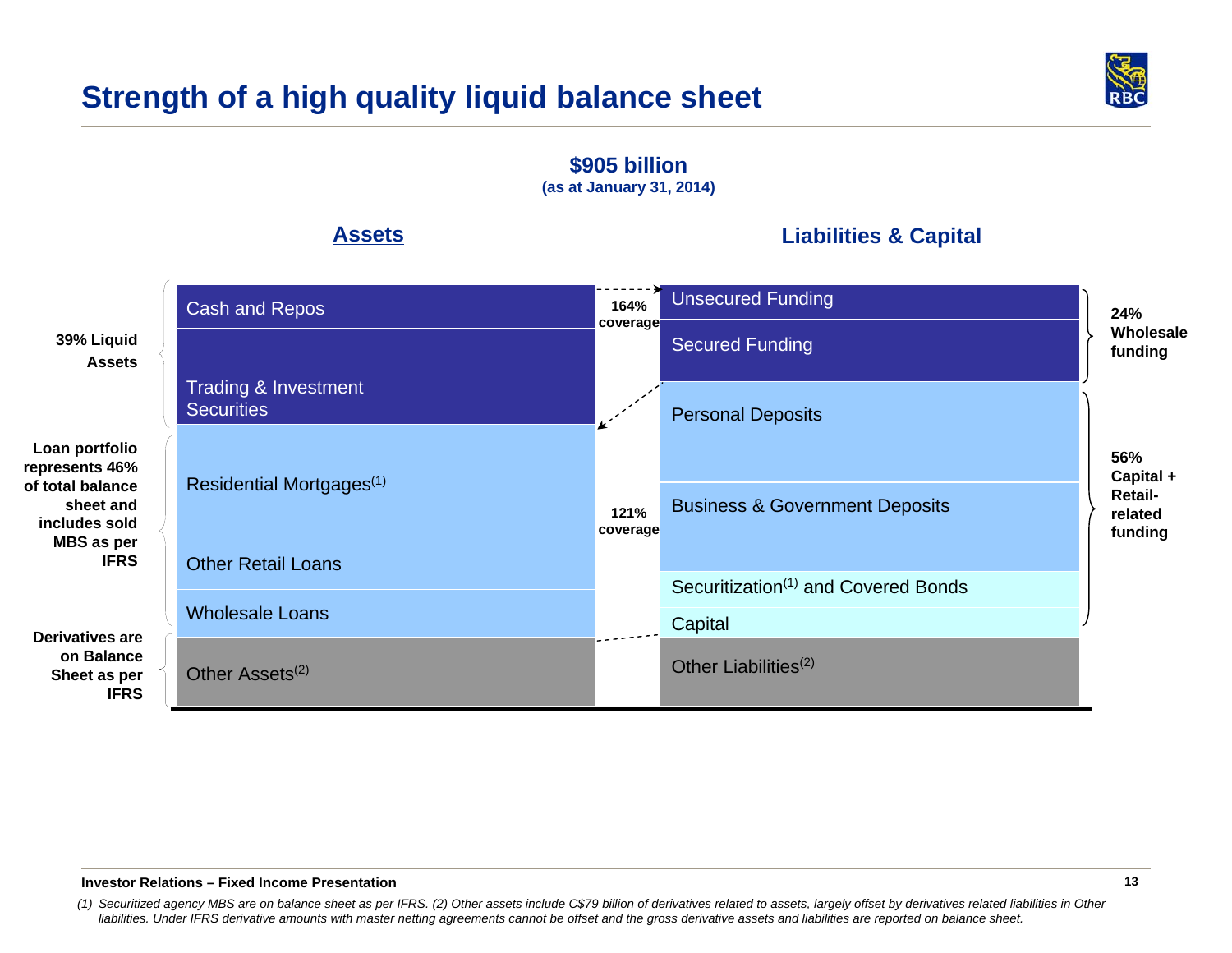## **History of delivering value to our shareholders**



| Total shareholder return (TSR) <sup>(1)</sup> |            |           |  |
|-----------------------------------------------|------------|-----------|--|
|                                               | <b>RBC</b> | Peer Avg. |  |
| 3 Year                                        | 13%        | 9%        |  |
| 5 Year                                        | 25%        | 23%       |  |
| 10 Year                                       | 12%        | 5%        |  |

## **Dividend**

- **Current quarterly dividend: \$0.67**
- Q1/2014 payout ratio of 48%, in line with our target of 40-50%

## **Share buybacks**

 2014 normal course issuer bid to repurchase up to 30 million common shares

### **Dividend history\* (\$ per share)**

- On February 26, 2014, RBC announced a quarterly dividend increase of \$0.04 or 6% to \$0.71 per share
- RBC has increased the dividend 6 times since May 2011, a total increase of 42%



### **Our goal is to maximize shareholder returns by achieving top quartile TSR over 3-5 years**

#### **Investor Relations – Fixed Income Presentation**

*(1) Annualized TSR as at February 24, 2014. Based on the global peer group approved by our Board of Directors. For the list of peers, refer to our 2013 Annual Report.*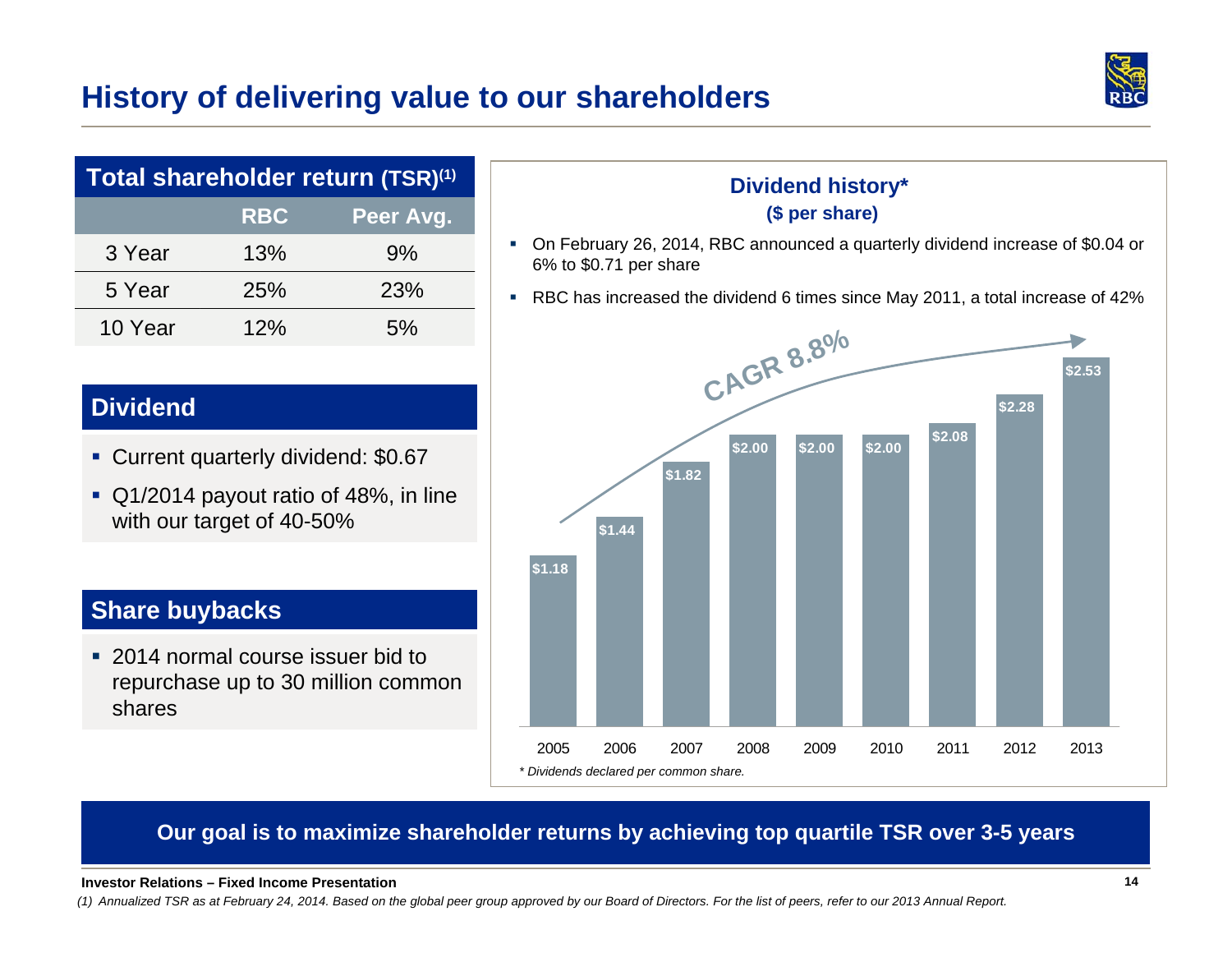# **Global Funding Strategy**

**SECTION III** 

Investor Relations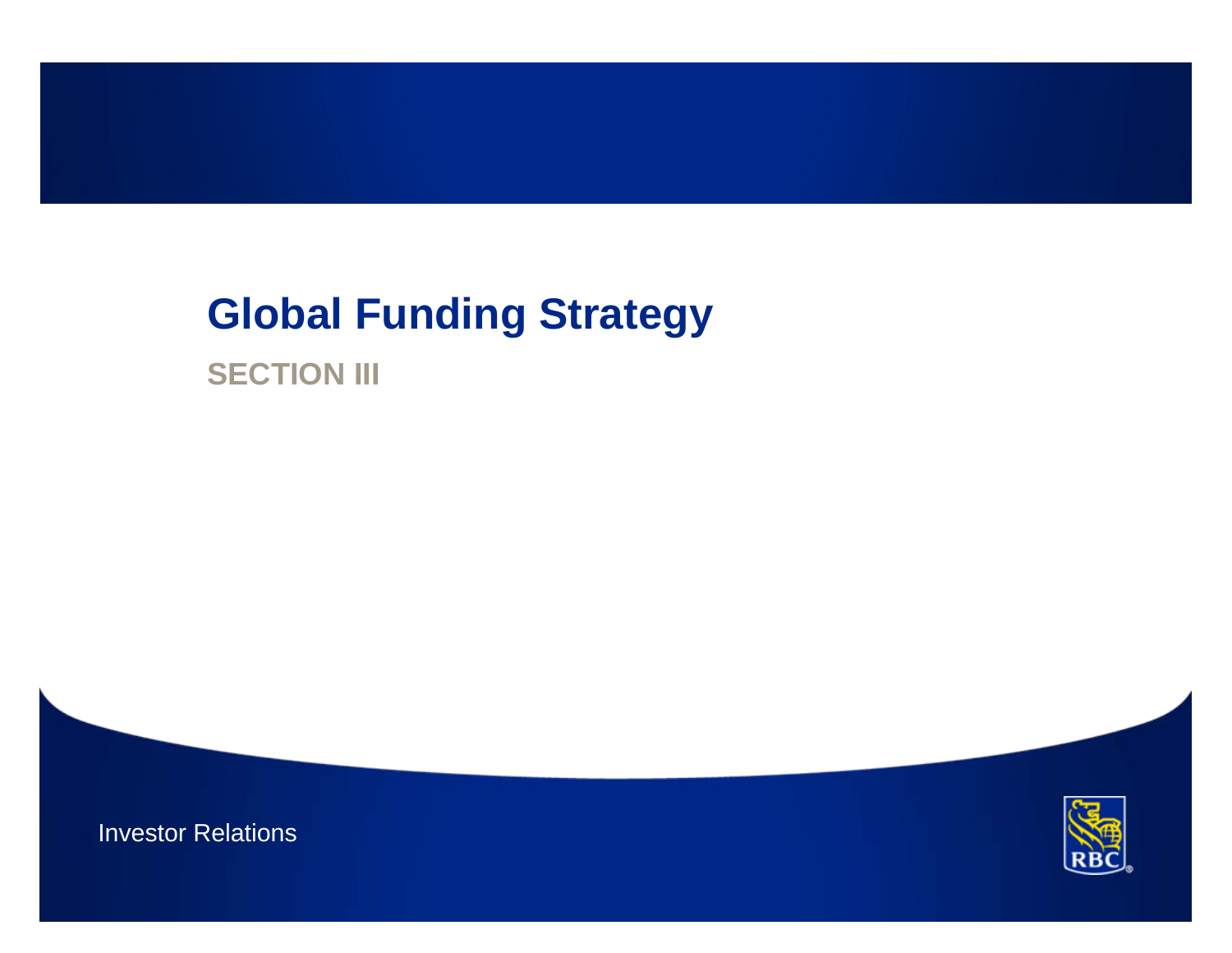## **Strong deposit growth**



### **Gaining Canadian market share**

- **Initiated successful strategies to grow relationship** deposit base
- Between October 2010 to November 2013, our share of the Canadian personal deposit market has grown from 18.7% to 20.0%(1)
- г Leveraging our Wealth Management network with targeted strategies and product development
- **Canadian relationship business deposits continue to** grow at faster pace than the market



### **Leveraging our international reach**

- Acquired the remaining 50% of RBC Investor Services deposits
- U.S. retail bank operates as a deposit gatherer
- Supporting deposit growth in Channel Islands and other offshore wealth management centres

### **RBC Relationship Deposits (\$ billions)**

| Oct 2010 | Jan 2014 |
|----------|----------|
| \$18     | - 27     |
| \$13     | \$30     |
| \$131    | \$142    |
| \$131    | \$176    |
| \$293    | \$375    |
|          |          |

## **Leveraging the strength of our distribution**

#### **Investor Relations – Fixed Income Presentation**

*(1) Canadian deposit market is based on Canadian Banking personal deposits and Wealth Management advisory channel deposits. Source: OSFI (M4 report).*

*(2) High Interest Savings Account; Includes CAD and USD deposits. (3) Sourced largely from RBC Wealth Management network.*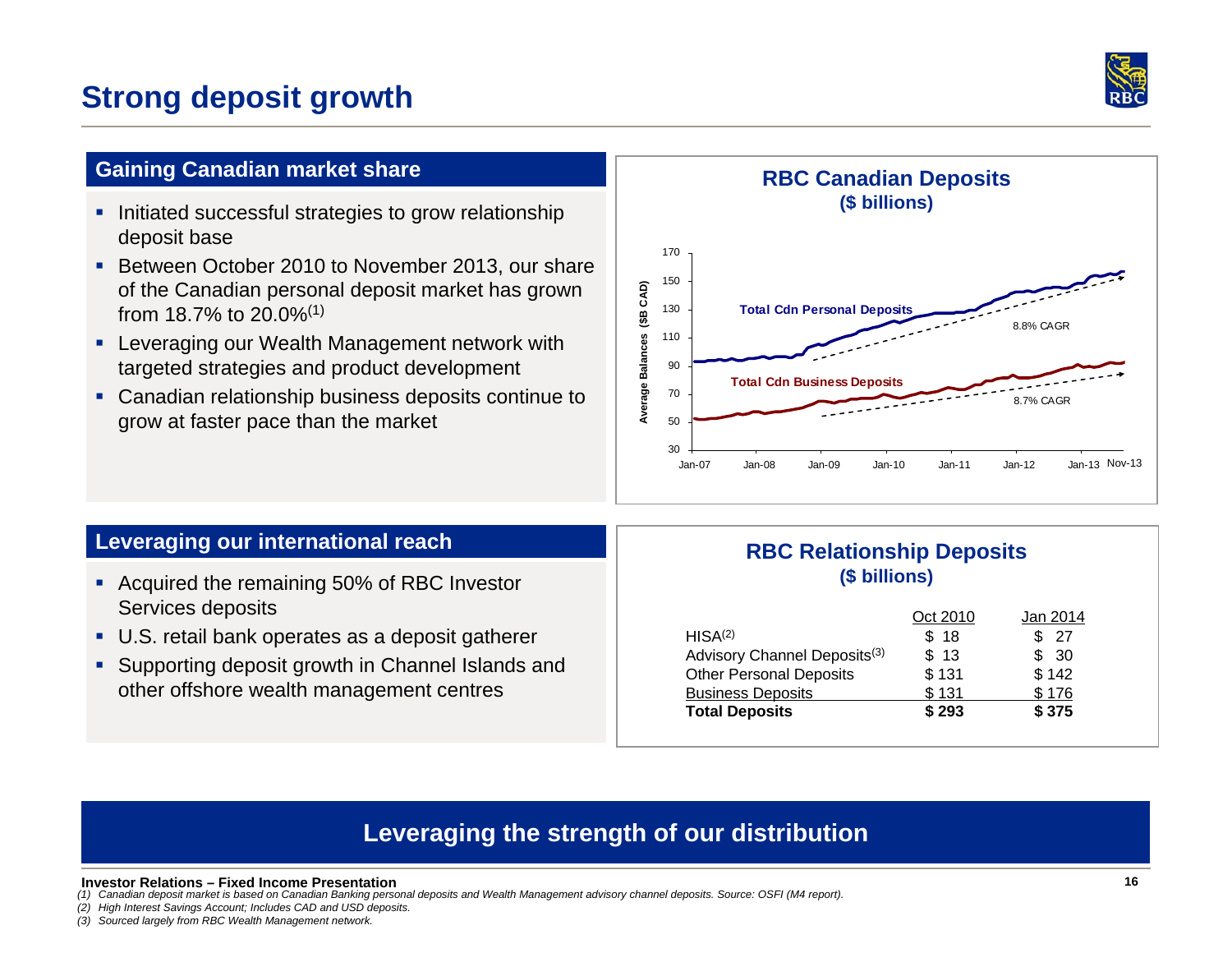## **Wholesale funding strategy**



- Well diversified across products, currencies, investor segments and geographic regions
- $\mathcal{L}_{\mathcal{A}}$  Raise majority of funding in international markets to preserve significant domestic capacity which can be tapped in stressed market conditions
- $\mathcal{L}_{\mathcal{A}}$ Regular issuance in all major markets to promote investor engagement and secondary market liquidity
- Well balanced maturity profile that is reflective of the maturity profile of our asset base



## **Large retail deposit base complemented by well diversified wholesale funding mix**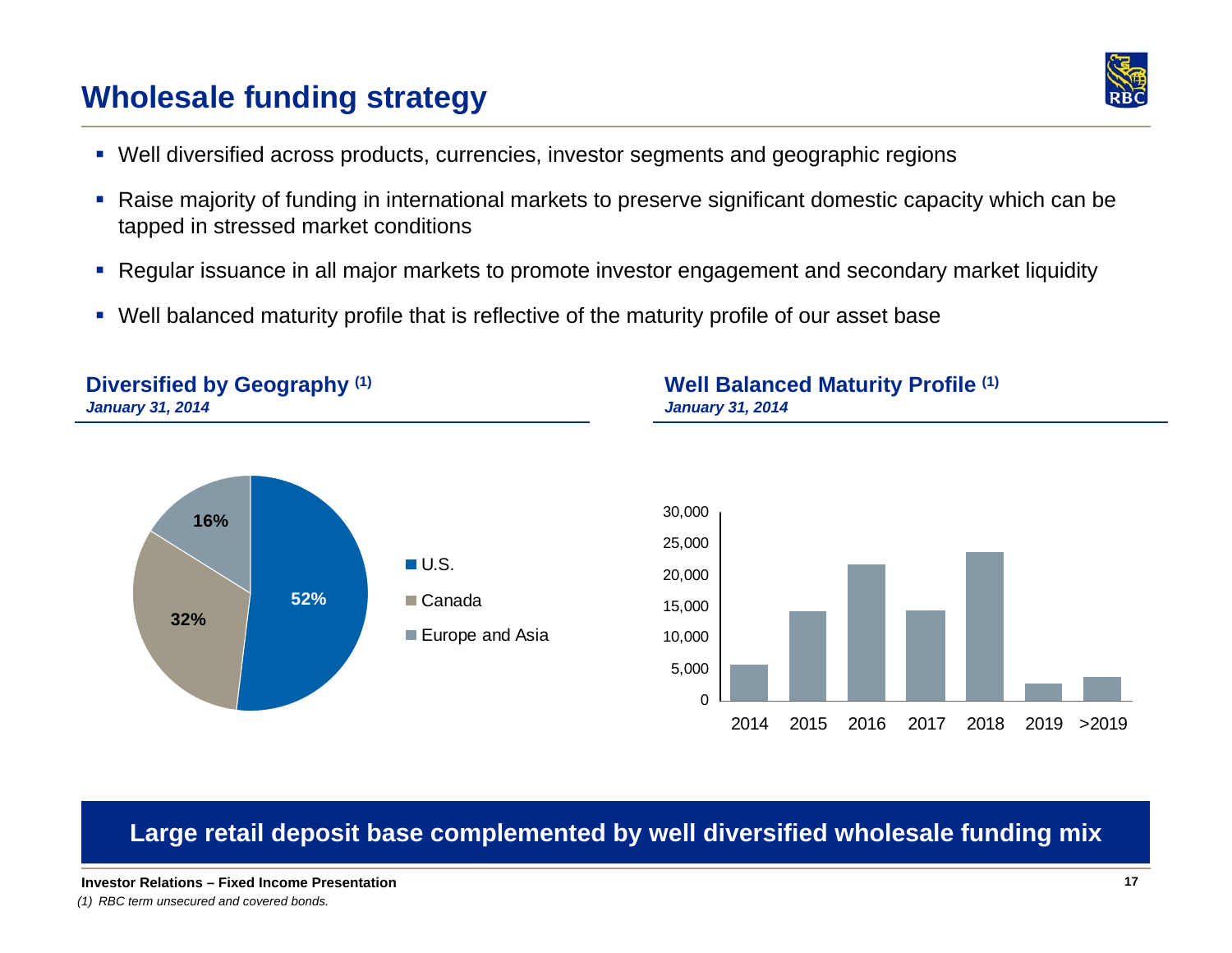## **Well diversified wholesale funding platform**



Variety of programs allows for greater diversification and cost effectiveness

| <b>Canada</b>                                                               | <b>U.S.</b>                                        | <b>Europe and Asia</b>                                                                        |
|-----------------------------------------------------------------------------|----------------------------------------------------|-----------------------------------------------------------------------------------------------|
| • Canadian Shelf<br>(C\$15 billion)                                         | • SEC Registered Shelf<br>(US\$25 billion)         | European Debt Issuance<br>Program (US\$40 billion)                                            |
| • Securitizations<br>(Cdn mortgage bonds, NHA<br>$MBS(1)$ and credit cards) | • SEC Registered Covered Bonds<br>(US\$12 billion) | • Covered Bond Program<br>(Euro 23 billion)<br>Japanese Issuance Programs<br>(JPY 1 trillion) |

### **Well Diversified by Product**

*January 31, 2014*



### ■ CMB

- Canadian Deposit Notes
- U.S. Medium Term Note
- Yankee CD & 3a2
- Covered Bond
- Insured Mortgage Purchase Program
- Golden Credit Cards
- European Medium Term Note

### **Recent deals**

- US\$2.5BN 3-year unsecured notes at Libor+33bps
- US\$1.6BN 2-year FRN at Libor+22bps
- C\$2BN 5-year unsecured notes at Libor+64bps
- EUR 1.5BN 5-year covered bond at Libor+34bps
- AUD 1.5BN 3-year FRN at Libor+45bps
- US\$2BN 5-year SEC registered covered bond at Libor+43bps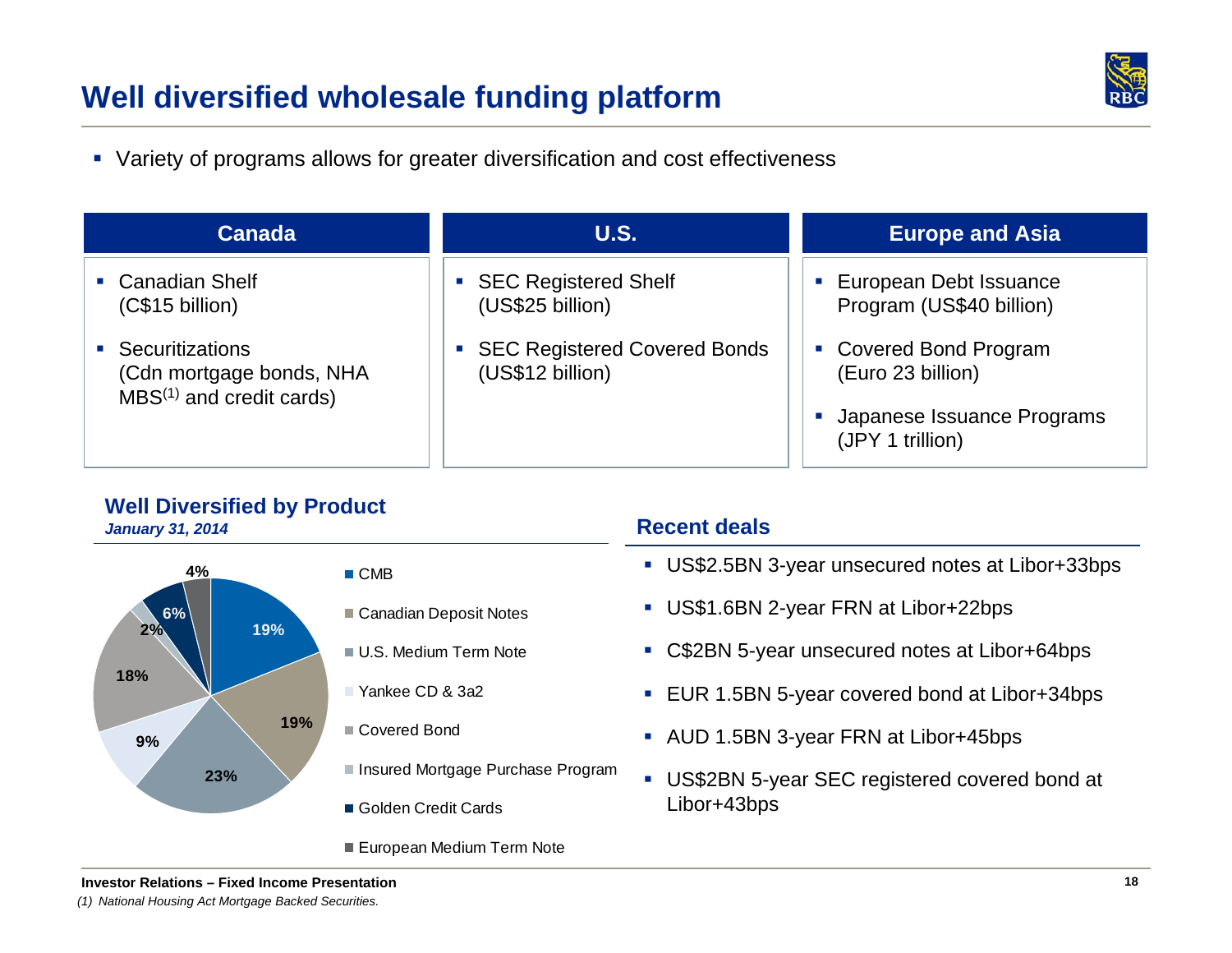

## **Globally Active**

- Active program in five different currencies: EUR, CAD, USD, CHF and AUD
	- C\$22 billion currently outstanding
- Five benchmark transactions since July 2013:
	- EUR 1.5 billion 5-year US\$2 billion 5-year US\$1.75 billion 3-year EUR 2 billion 7-year AUD 1.25 billion 3-year

N.

## **Strong Issuer**

- **Largest Canadian bank by market capitalization**
- Strong credit ratings; Aa3/AA-/AA/AA<sup>(1)</sup>
- Well capitalized and consistent profitability
- **Well diversified business mix**

### **Canadian Legislative Changes**

- New Canadian legislation protects claims of covered bond investors and overrides any other conflicting law related to bankruptcy and insolvency
	- $-$  Extensive regulatory oversight and pool audit  $\,$ requirements
	- Mandatory property value indexation beginning June 2014

## **U.S. Registration**

- U.S. covered bond program is SEC registered
	- Issued US\$7.75 billion across four deals since September 2012
	- $-$  Index eligible and Trace eligible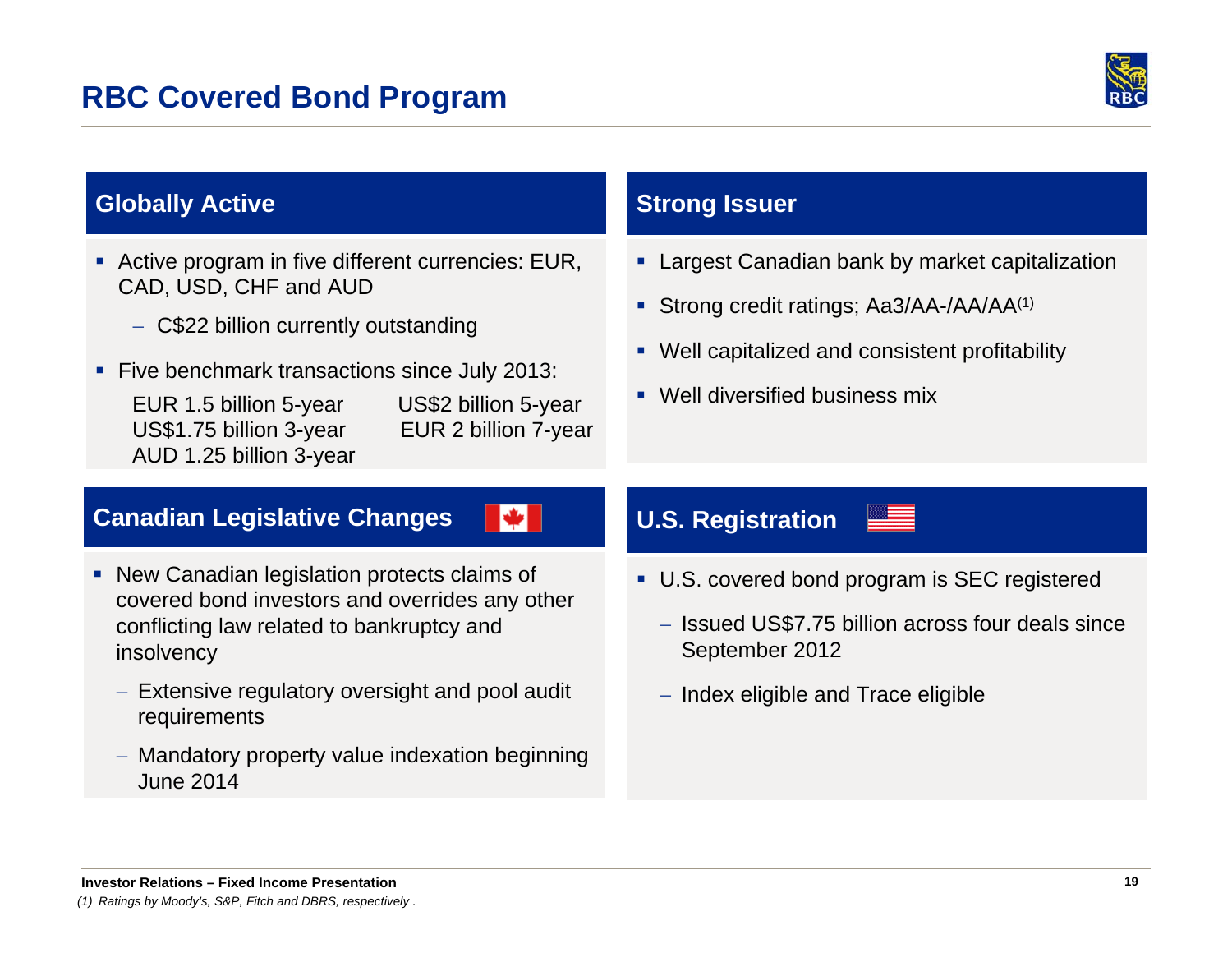# **Appendix – Legislation and Policies SECTION IV**



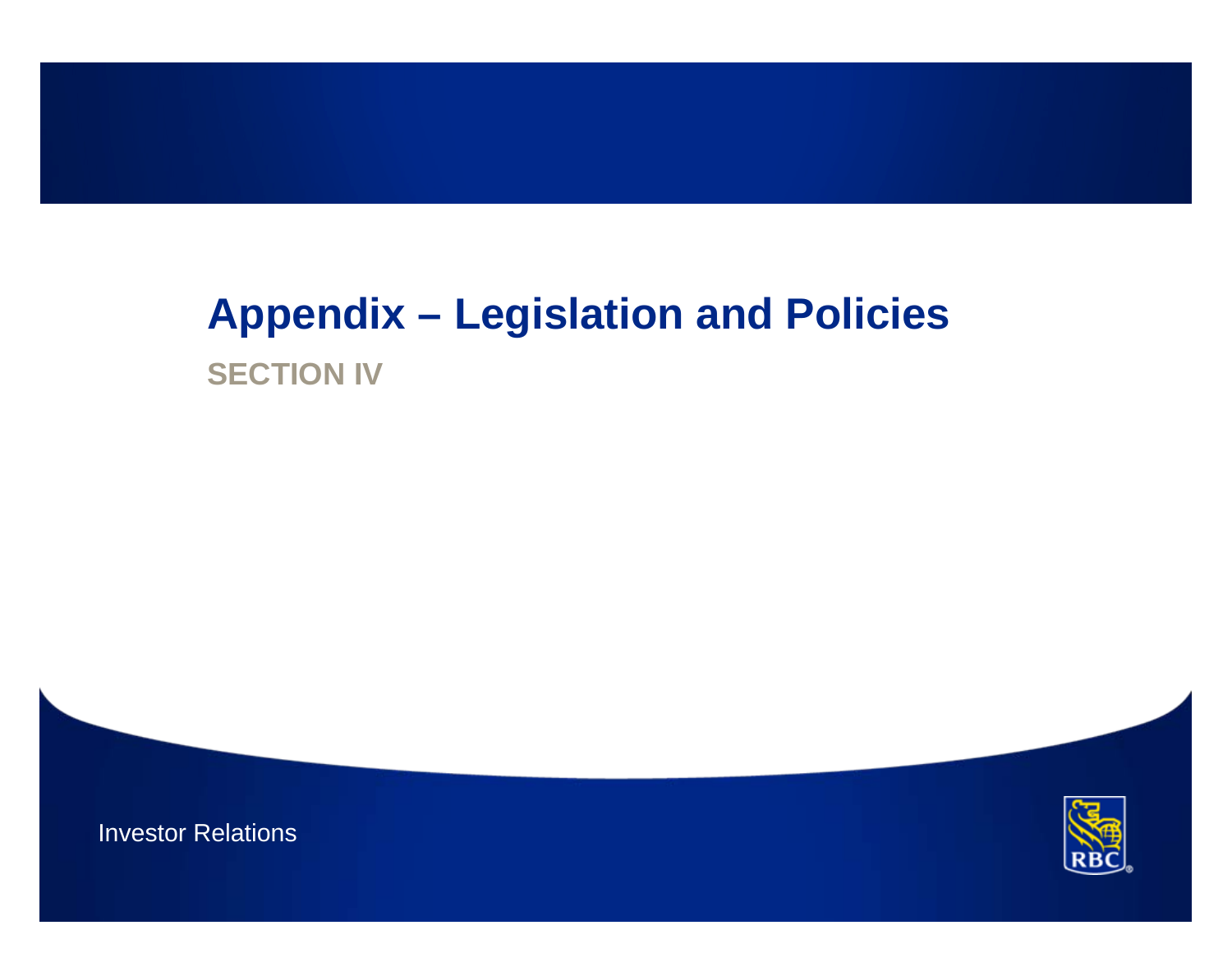

### **July 2012**

- Maximum amortization on government-backed insured mortgages reduced to 25 years from 30 years
- Maximum amount that can be borrowed on a mortgage refinancing lowered to 80% from 85%
- CMHC insurance availability is limited to homes with a purchase price of <\$1 million lowered from \$3.5 million
- Set the borrower's maximum gross debt service ratio at 39% and maximum total debt service ratio at 44%

### **March 2011**

- Maximum amortization on government-backed insured mortgages reduced to 30 years from 35 years
- Maximum amount that can be borrowed on a mortgage refinancing lowered to 85% from 90%

### **February 2010**

- Borrowers must meet the standards for a five-year fixed rate mortgage
- Maximum amount that can be borrowed on a mortgage refinancing lowered to 90% from 95%
- Minimum down payment of 20% is required in order to qualify for government-backed mortgage insurance on non-owner-occupied properties

### **July 2008**

- Maximum amortization on government-backed insured mortgages reduced to 35 years from 40 years
- A minimum 5% down payment is required in order to qualify for government-backed insured mortgages
- Additional minimum credit score requirements, new loan documentation standards, setting a maximum of 45% on borrowers total debt service ratio